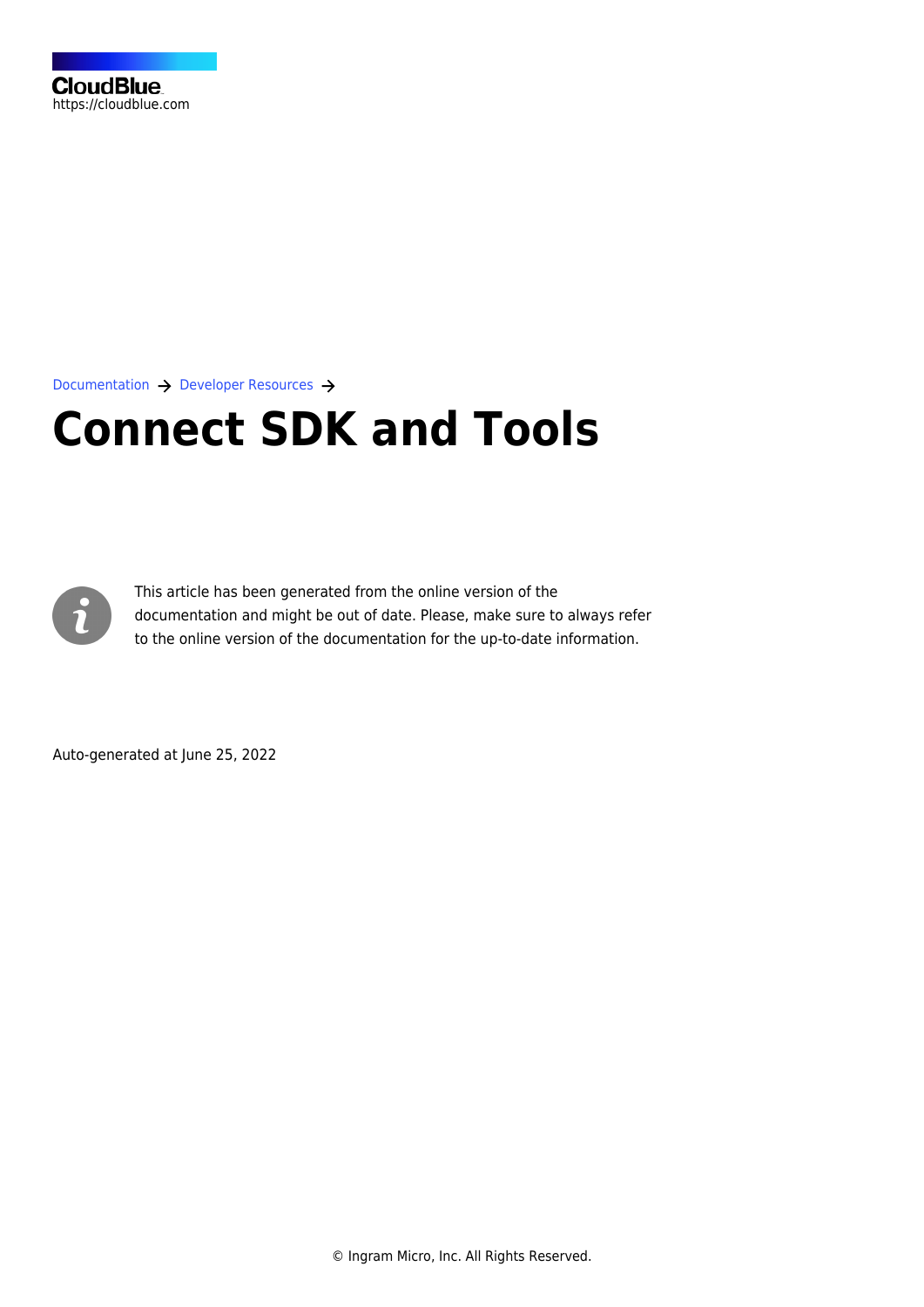## **CloudBlue**

Connect SDKs represent a set of comprehensive tools that provide native bindings on top of the REST API into various programming environments:



While it's always possible to address integration by using [REST API,](https://connect.cloudblue.com/documentation/api/) it is much easier to use one of our SDKs rather than implementing various routine tasks via API. The majority of provided Connect [Extensions](https://connect.cloudblue.com/documentation/extensions/) are built by using one of our SDKs.

| node | JavaScript (Node.js) SDK |
|------|--------------------------|
| php  | <b>PHP SDK</b>           |